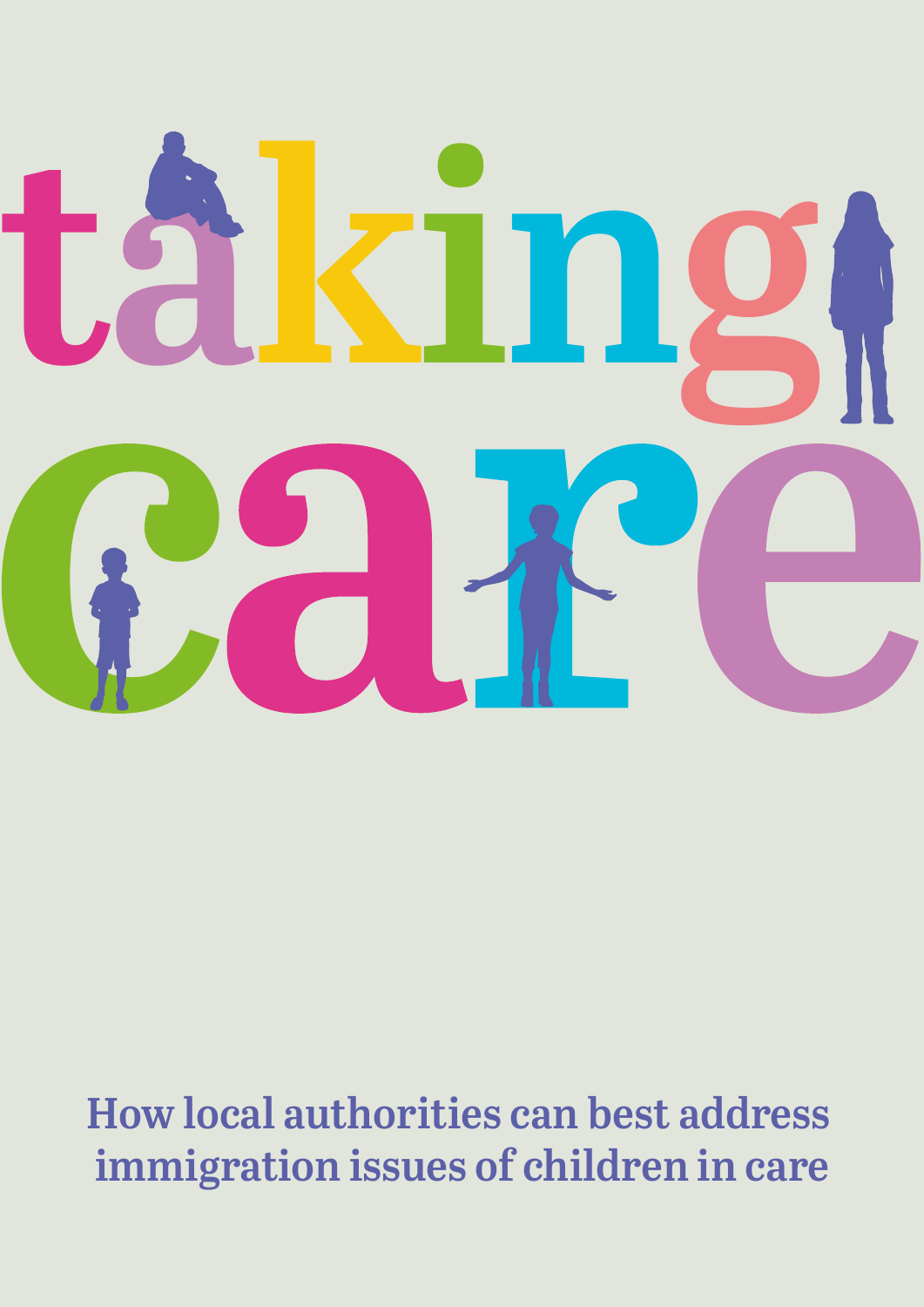# This report and accompanying pledge have been endorsed by the following organisations

















COPOM CIC













Acknowledgements

This report was produced with the support of The Esmée Fairbairn Foundation



**The** Children's **Society** 







advocacy service gwasanaeth eiriolaeth ieuenctid cenedlaethol

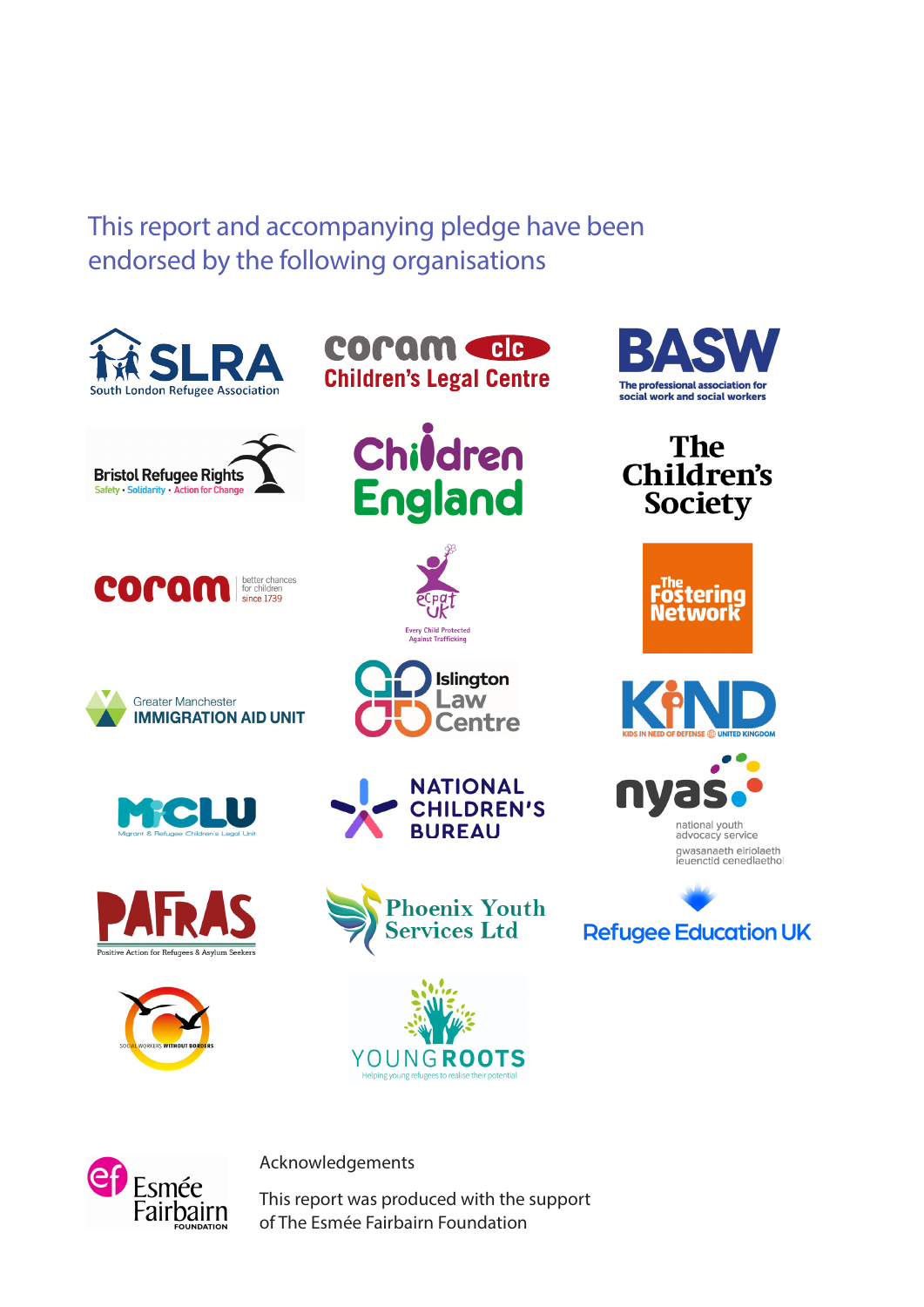# Aisha's story

Aisha had lived in the UK from the age of six and was taken into care when she had just turned 13 years old. Aisha did not know that she had been brought to the UK on a temporary visa as a child, and that her family had overstayed the end of the visa. Her local authority suspected that her family had no immigration status, and they had been told that Aisha could not get a British passport as she was not a British citizen. No one within children's services knew how to resolve this, and no action was taken.

Aisha still had no immigration status when she turned 18. This meant that she could not work, could not get a student loan, could not claim benefits and was barred in every practical way from leading an independent life. When Aisha's universal credit application was rejected, her local authority sought legal advice from an immigration adviser, who advised that Aisha could make an application to obtain legal immigration status. However, because she was no longer under 18 it was too late for any of the simpler and quicker routes to immigration status or citizenship which had been available to Aisha as a looked after child.

Instead, aged 18 Aisha was given an expensive form of temporary immigration status, which she will have to renew many times before her immigration status in the UK is made permanent. This will take at least five years and cost thousands of pounds - fees Aisha as a care leaver and student cannot afford, and which the local authority will therefore have to pay to prevent further harm. Her temporary immigration status gives her the right to work and study and will eventually enable her to get a student loan, but by default this status bars her from claiming benefits. This means that in order to prevent her from becoming homeless,

1

her local authority must provide considerable financial support to Aisha until she is able to apply for a permanent form of immigration status and can claim mainstream benefits.

If Aisha's local authority had sought legal advice from an immigration adviser when she was still a looked after child, Aisha would have had more options to apply for more secure forms of immigration status or British citizenship, which would have been either fee-free or cost a lower one-off fee. Aisha would then have left care with her status or citizenship secured, able to work, study, claim benefits and build an independent life. Aisha would have been spared the mental health toll of years in limbo, unable to plan for her future. On top of this, according to analysis within this report, early action by her local authority would have saved children's services more than £130,000.\*

This report shows all that both looked after children and the local authorities supporting them stand to gain from resolving immigration and nationality issues early. It also explains how: through a four-stage process of (1) identifying children, (2) connecting them with the help they need, (3) providing proactive support and (4) focusing on permanent status.

The immigration support pledge asks local authorities to commit to helping children to overcome the barrier of lack of immigration status or citizenship so that they can build stable, independent lives in the UK after a childhood in care.

\*See pages 16-18 for a full analysis of the cost to local authorities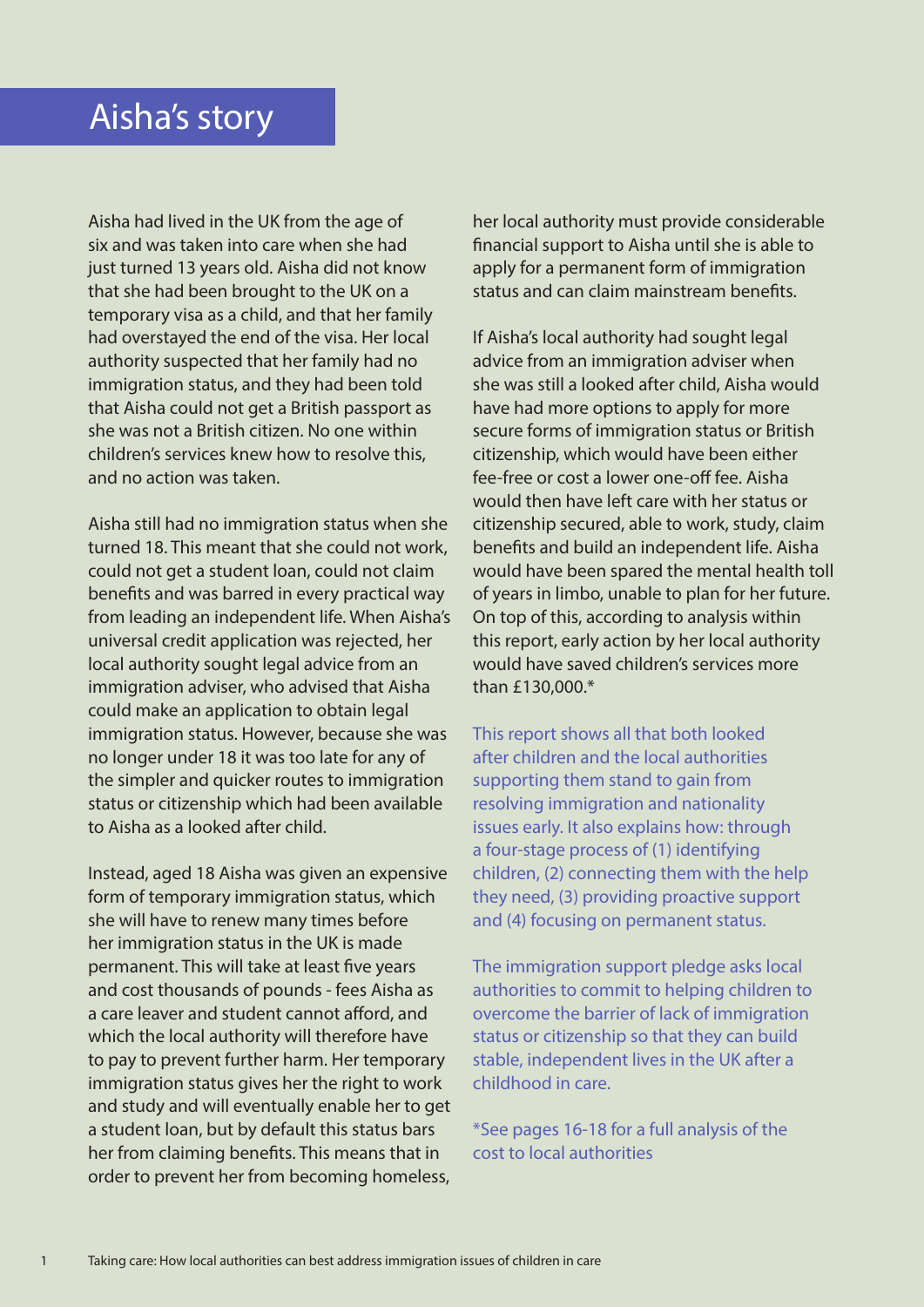# Introduction

Aisha is not alone; England's care population is made up of children with many nationalities and immigration statuses. By the end of 2021 there were at least 19,000 children in care and care leavers known to have an immigration or citizenship issue in England. Data show that at least one in ten children in care in England are non-British.

These figures show the scale of this issue. But they hide the fact that this is not something experienced only in cities. Instead, our data suggest that there are non-British children in care and care leavers in every local authority in England.

Unfortunately, immigration and nationality issues bring risk of serious harm to children, and can totally undermine the benefits a child might otherwise experience from being in care. What this means is that local authorities cannot afford not to have a plan for how to meet immigration or nationality needs, in just the same way that they would not hesitate to meet a need such as housing, health or education.

In this report we show that early identification and resolution of immigration and nationality issues is both cost-effective and a critical step in safeguarding and supporting children's and care leavers' futures in the UK. A lack of permanent status or citizenship can affect a young person's sense of identity and belonging, impacting on their mental health, and put them at risk of destitution and exploitation when leaving care. Some of these children - the unluckiest - may in time be ripped from their home and removed to a country they did not grow up in.

We also show that the benefits to local authorities taking a rigorous, systematic and proactive approach can be huge. A cost analysis within this report shows potential savings through early intervention of more than £130,000 per child in some scenarios.

The coalition of organisations that have endorsed this report are asking local authorities to adopt the immigration support pledge to identify, connect, provide proactive support and seek permanence for all their children and young people with immigration needs. This is a commitment to attaining the best legal status possible for these young people, and by doing so fulfilling their best interests and securing their rights. A public pledge by elected council leaders was [tested](https://www.manchester.gov.uk/news/article/8729/council_renews_its_commitment_to_help_children_and_young_people_affected_by_brexit_immigration_changes) as a means of bridging the gaps in support for non-British children in Manchester in 2020. The effects of committing to support children with immigration and nationality issues have been transformative. Children and young people have received help earlier, leading to a sense of early permanence, which has helped them thrive and avoid hardships experienced by young people like Aisha.

Immigration and nationality issues can present serious additional challenges to local authorities and frontline staff in children's services. The four pillars of the immigration support pledge aim to make meeting these challenges as simple, straightforward and cost-effective as possible. This report also demonstrates the support and guidance available to local authorities beginning the journey towards implementing this pledge.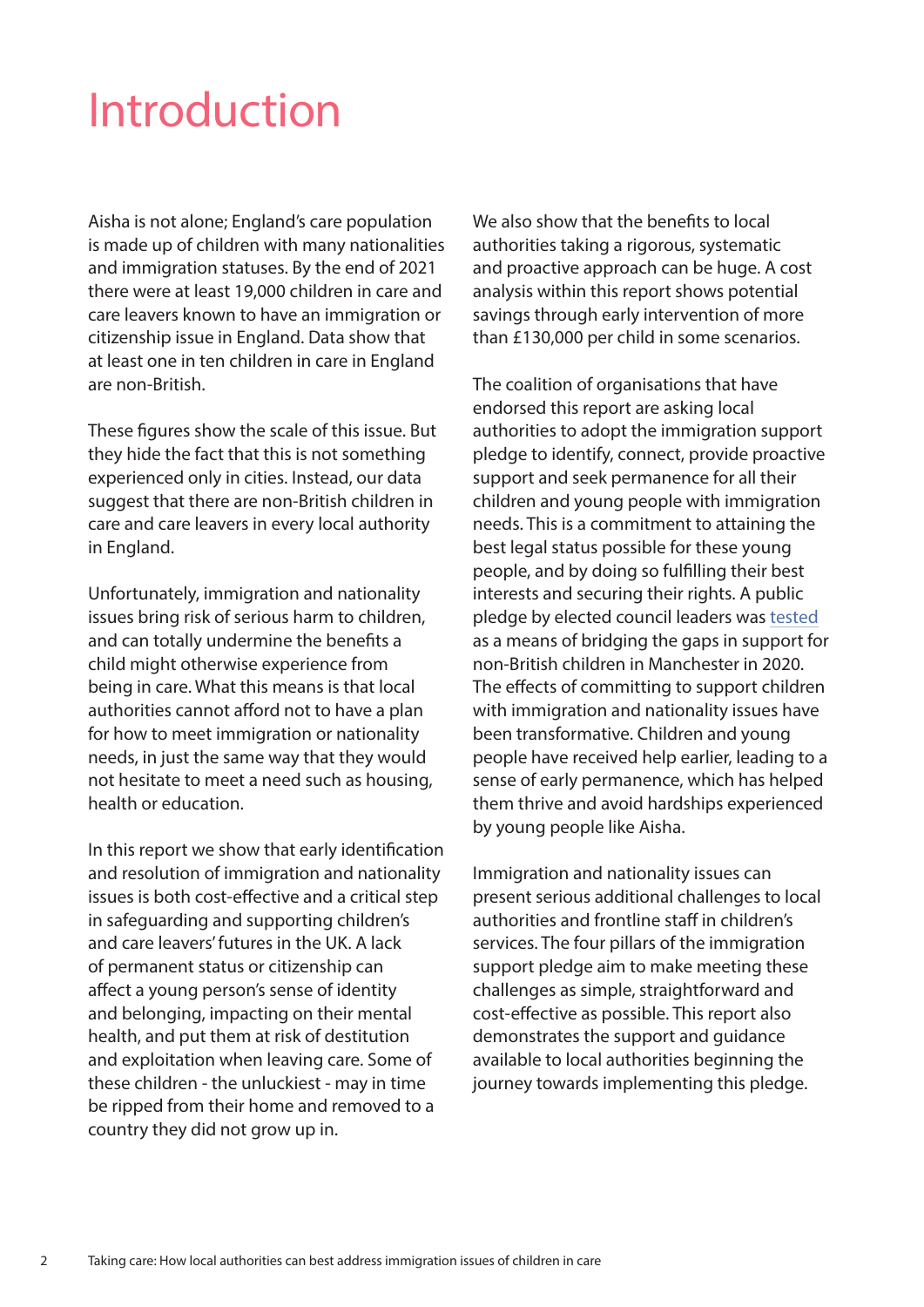# Immigration support for all children and young people in care: A pledge for local authorities

#### We will:



identify all looked after children and care leavers with immigration and nationality issues - if we don't find them we can't help them



connect looked after children and care leavers with good quality legal support as soon as possible - early advice is life changing



take a proactive and informed role in supporting looked after children and care leavers through any immigration applications and appeals – we will be by their side through the legal process



enable those who are eligible to apply for permanent status and British citizenship - all children and young people deserve security and belonging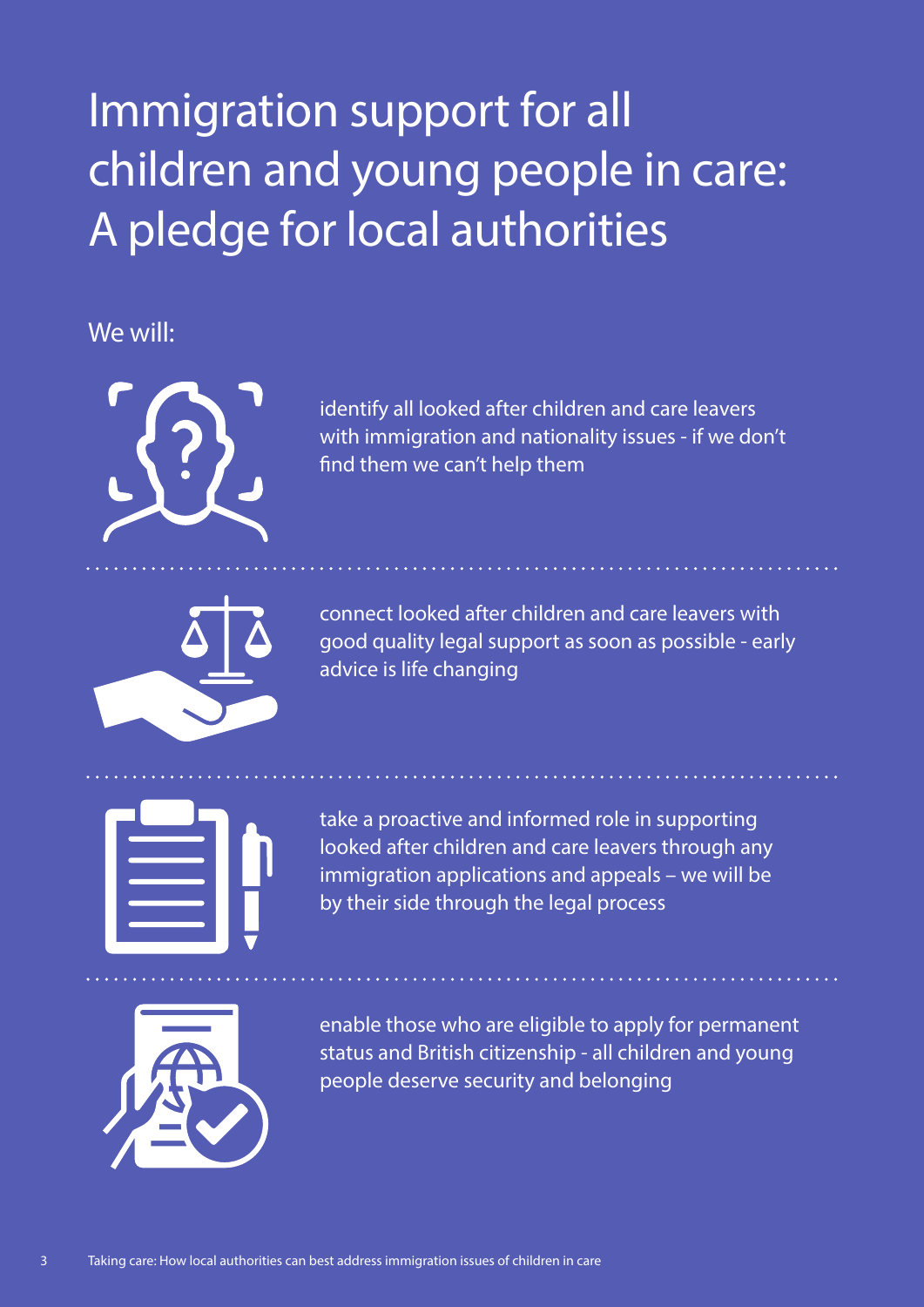# Identify all looked after children and care leavers with immigration and nationality issues - if we don't find them, we can't help them

Children can be born in the UK, seem British, and speak only English, and still not have permission to be here. The good news is that the earlier this is picked up, the easier it is to meet this need and prevent serious problems arising, including enormous financial costs to local authorities. The first step is for social workers never to assume anything about a child's nationality or immigration status.

When a child becomes looked after, key questions about who they are and what they need are asked by children's services and the family courts. Although immigration and nationality questions are not routinely asked at the moment, changing systems could be as straightforward as asking one extra question as the child comes into care: Does this child or young person hold a British passport?

If a child or young person in care does not hold a British passport, then their social worker should normally help them to obtain one. If they are not eligible for a British passport, then asking this simple question can shine a light on which children and young people in care have an immigration or nationality need.

#### Identification: Key principles

### Identify early

A child's nationality and immigration status is normally - but not always - dependent on the nationality and immigration status of

their parents. For many children, the point at which they come into care is the best (and perhaps only) opportunity to get information and documents from their parents. Early identification is also what makes early intervention possible. This is important because opportunities to resolve a child's immigration status or obtain British citizenship shrink dramatically when they turn 18.

### Documents, documents, documents

Paperwork is the key to resolving immigration issues and obtaining citizenship. If a child's immigration status or citizenship cannot be proven with the right paperwork, even if that child is British, then there is work still to do. It is often possible to obtain documents necessary to resolving immigration and nationality issues at the point at which children come into care, either from the child's parents or from the Family Court, whilst in contrast it would be more difficult or impossible to obtain those documents later.

### Build a system for the future

Many local authorities do not yet have a system for recording or keeping track of the nationality or immigration status of children and young people. Positively, however, some are adapting their IT systems by adding fields for nationality and immigration status on a child's records which must be filled out by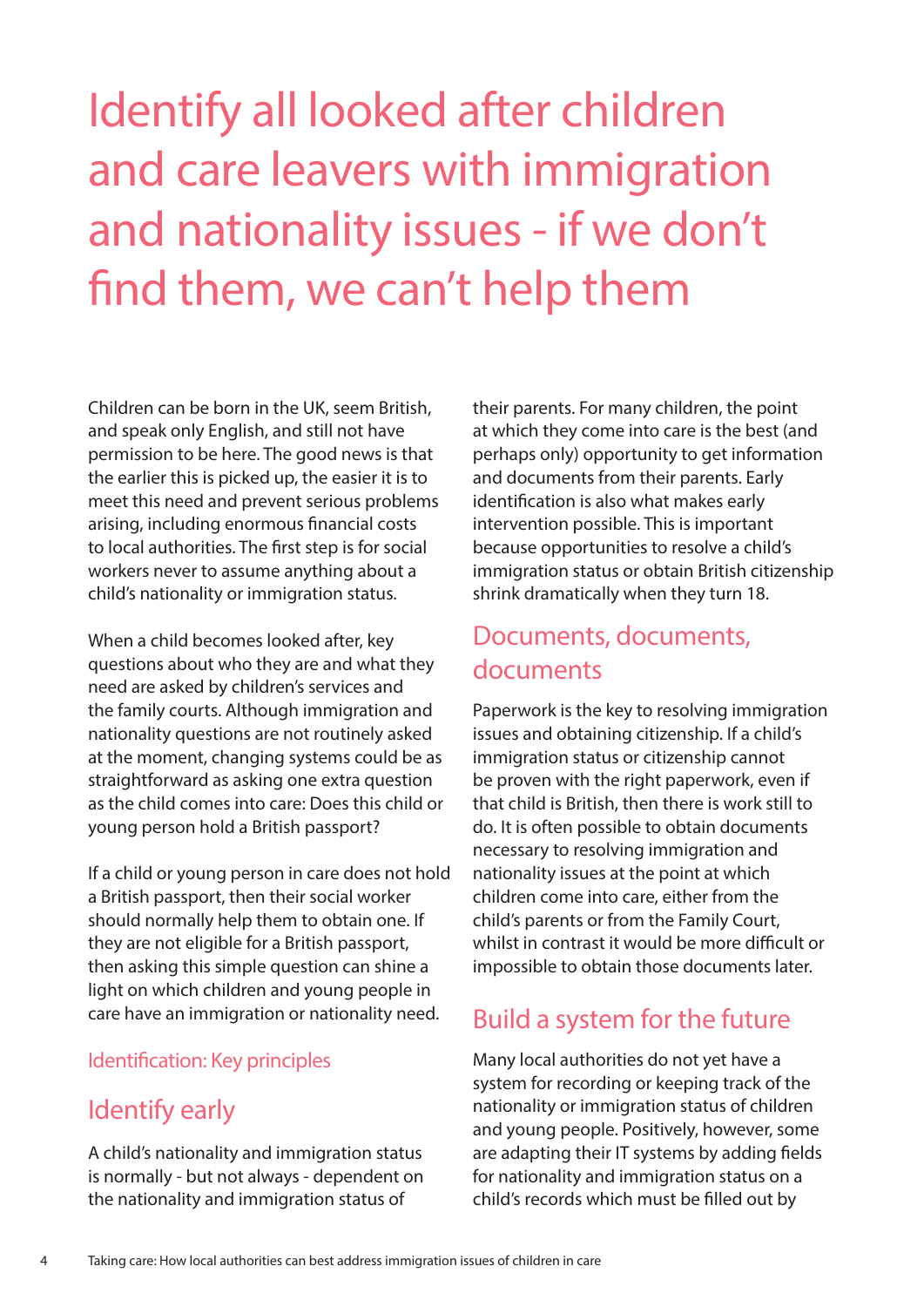social workers, strictly for internal use. But this must not be a 'tick-box' exercise, and good record-keeping is not enough on its own. Integrating immigration and nationality questions into care and pathway planning means that this information can be put to use in securing permanent status for each child.

# How many looked after children and care leavers are not British citizens?

In 2020 there were 80,850 looked after children in England and an estimated 42,950 care leavers aged between 18 and 21 supported by local authorities. But how many looked after children and care leavers are not British citizens?

In late 2021 all 152 English local authorities with children's services were contacted and 116 responded to FOI requests on the numbers of children and young people in care identified as being non-British as of July 2021. The data below comes from these responses, as well as information provided to the Home Office on the EU settlement scheme (by 149 local authorities) and on unaccompanied asylum-seeking children (by 152 local authorities). In total, $1$  they reported that:

At least 18,934 looked after children and care leavers are not British citizens, meaning they have a potential immigration or nationality issue to be resolved. Of this number, at least 7733 are looked after children under the age of 18. 2

That is 1 in 10 looked after children

More than 10,000 care leavers

Equivalent to  $: 15\%$ of the reported number of

looked after children and care leavers in England<sup>3</sup>

These children and young people are in every corner of England: only the Isles of Scilly reported having no non-British children or young people in their care.

<sup>1.</sup> These numbers are an indication of the scale of the challenge faced by local authorities, but should not be assumed to be accurate. This is because they are self-reported, and rely on social workers already having identified a child or young person's nationality or immigration status. The categories above are also not 'bright lines', and children can fall into more than one.

<sup>2.</sup> Numbers in FOI responses are sometimes rounded to protect the identity of individuals.

<sup>3.</sup> 'Equivalent' because the data sets are not totally comparable. Although we know how many looked after children there are in England, the government only publishes the overall number of care leavers aged between 18 and 21 who are still receiving support. However, care leavers are entitled to support until they turn 25 in some circumstances and the FOI data reflect this.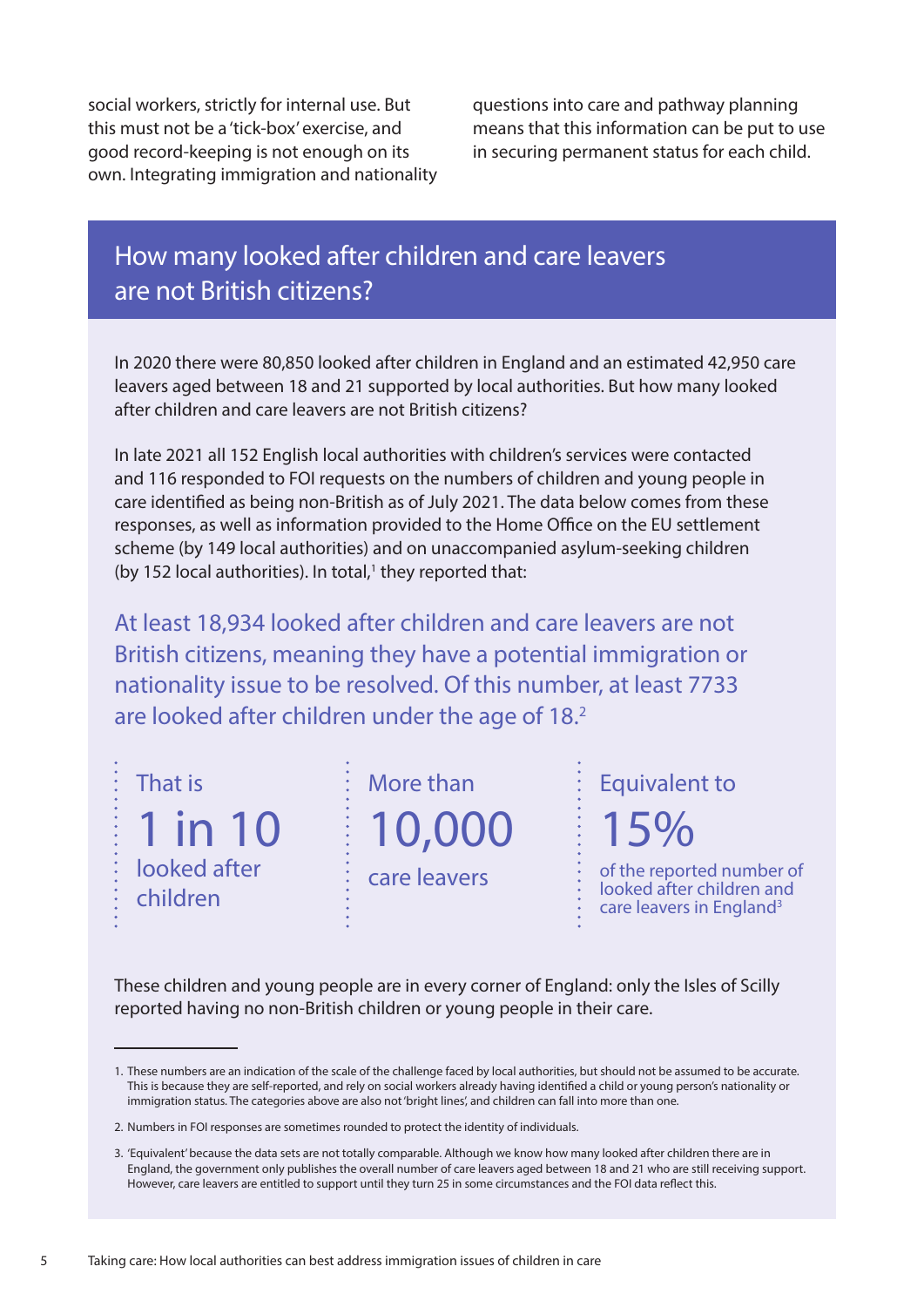# Fatima's story

Fatima came to the UK aged four. She was taken into care as a teenager, but no questions were asked about her immigration status or citizenship. Fatima thinks of herself as British; she has a local British accent and she likes hip hop and dancing. It was only after she reached the age of 18 and started applying for colleges and jobs that it became apparent that she has no immigration status. The Home Office could find no record of her at all and she is not able to prove her identity.

Now an adult, there are no straightforward options available to Fatima to obtain either immigration status or citizenship. All options available are either very expensive or uncertain to succeed. Eventually Fatima was advised by a solicitor to claim asylum because she would be at risk of female genital mutilation if she were returned to her country of origin. Her claim is ongoing and is likely to take years to be decided.

If Fatima's lack of immigration status had been addressed while she was a child, she could have applied to be registered as a British citizen while she was under 18. There would have been a fee of £1012. This represents a huge saving compared to the situation that she has ended up in. As a care leaver, Fatima is totally reliant on local authority support and will be likely to remain in this situation for years to come. Her uncertain situation has had a profoundly negative impact on her wellbeing, mental health and future prospects.

# A local authority with a new system in place for identification of children (Manchester City Council)

In 2021 Manchester City Council signed a public pledge to its children in care and care leavers with immigration and nationality needs. To make good on the pledge, the Council needed to be able to confidently identify which children and young people required this support. Currently, the Department for Education does not ask local authorities to collect information on the nationality of looked after children. So Manchester is developing its own systems:

adding nationality and immigration status fields to its information systems

running management reports on the data to provide oversight and scrutiny

working with Greater Manchester Immigration Aid Unit to develop training for staff on what nationality means and what paperwork is needed to evidence it

adding immigration and nationality needs into checks provided by Legal Gateway Meetings and Independent Reviewing Officers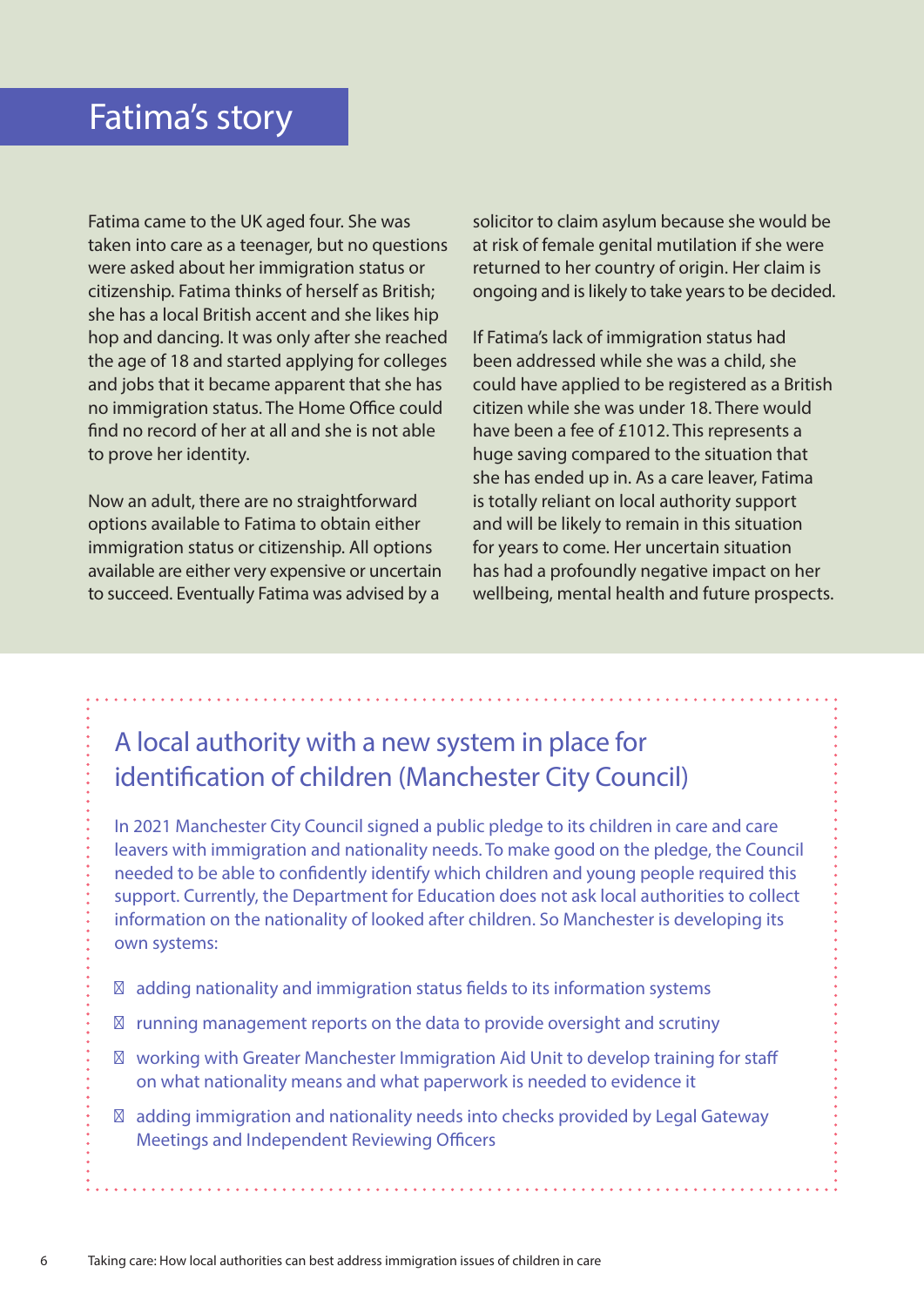# Connect looked after children and care leavers with good quality legal support as soon as possible early advice is life changing

Once a local authority has identified a child or young person in their care who may have an immigration or nationality issue, someone needs to assess what legal options are available and give the child or young person (or their guardian / corporate parent) the advice they need to make an informed decision about their options. This means seeking good quality legal advice.

Local authorities have approached the question of how to secure quality legal advice in different ways:

Some local authorities have arrangements with local legal organisations, with whom they work closely to help their looked after children and care leavers

Some local authorities have an immigration lawyer in their legal team

Local authorities in some regions have pooled funds to contract a legal expert to advise them

Social workers in some local authorities have become accredited immigration advisers.

Underlying all of these approaches are the same key principles: get expert assistance, get it as early as possible, and make use of legal aid where you can.

Connecting a child with legal advice: Key principles

### Call in an expert

Immigration and nationality laws in the UK are extremely complicated, and without a legal background social workers are not going to have the expertise necessary to understand and identify all the options available. Immigration advice and representation is 'regulated' work, which means immigration advisers have to pass an exam before they can give advice. Even in seemingly simple cases there are often better options available to a child (such as British citizenship) if a legal professional is providing representation.

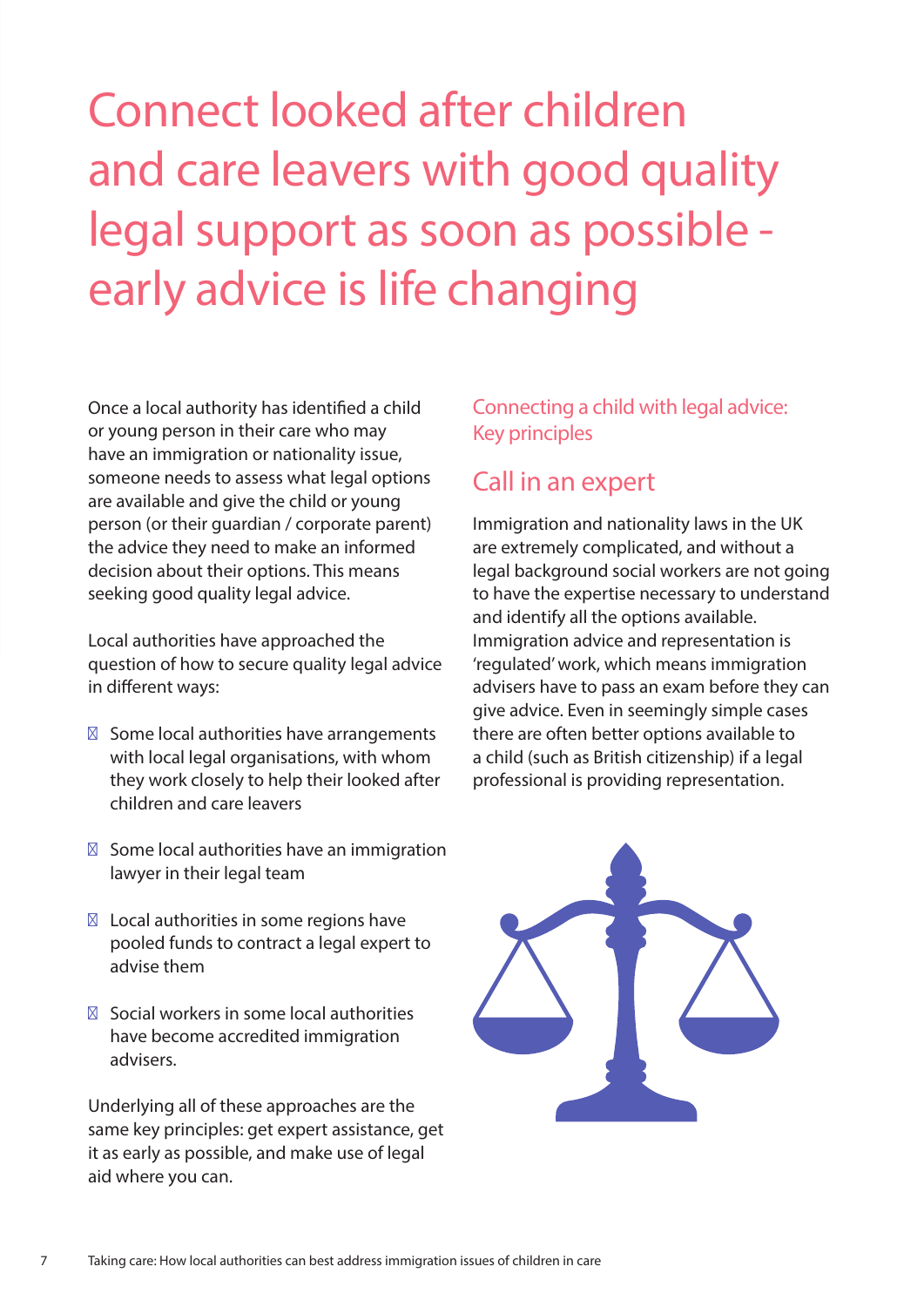#### Legal aid is available

Legal aid is free legal advice and representation for those in need funded by the government. Fortunately legal aid is available for immigration and nationality issues for children in care (and for asylum seekers or trafficking victims of any age), which means no solicitor fees. Legal aid advisers can be hard to find, especially in areas of the country with fewer legal firms. But doing research about local providers and building connections between children's services and legal firms or charities can make referring a child for free, competent legal advice much easier.

#### Get advice as soon as you can

Children in care under 18 have many options to regularise their immigration status,

including routes to British citizenship, and specialist immigration routes just for looked after children. But to make these options a reality, children need advice early – not when they are turning 18. Nationality and immigration issues can take years to resolve. Receiving and acting on early legal advice saves prolonging a sense of uncertainty or fear for the child. Early resolution of immigration and nationality issues also ensures that children in care are able to go on school trips abroad or on holiday abroad with foster parents. And it prevents older children in care and care leavers facing unnecessary complications when applying for jobs or seeking to attend university and obtain scholarships, grants, or loans, setting up a bank account, obtaining a driving licence, renting accommodation, or undertaking other activities that are important parts of normal life.

#### The role of the Local Government Ombudsman

In 2016, a London Borough was ordered by the Local Government Ombudsman to pay £5000 in compensation to a care leaver who turned 18 without her immigration status or citizenship having been addressed after several years in care. The LGO stated that the payment was made due to:

"the distress caused by the failure to provide consistent support and advice to her as a 'looked after child', and by the uncertainty caused that, if it were not for those faults, her application to the Home Office for leave to remain in the UK would have been as a child, which may have given her a greater chance of success".

Since this case, more undocumented young people have sought compensation from local authorities over failure to meet their corporate parenting duties by resolving immigration and nationality issues.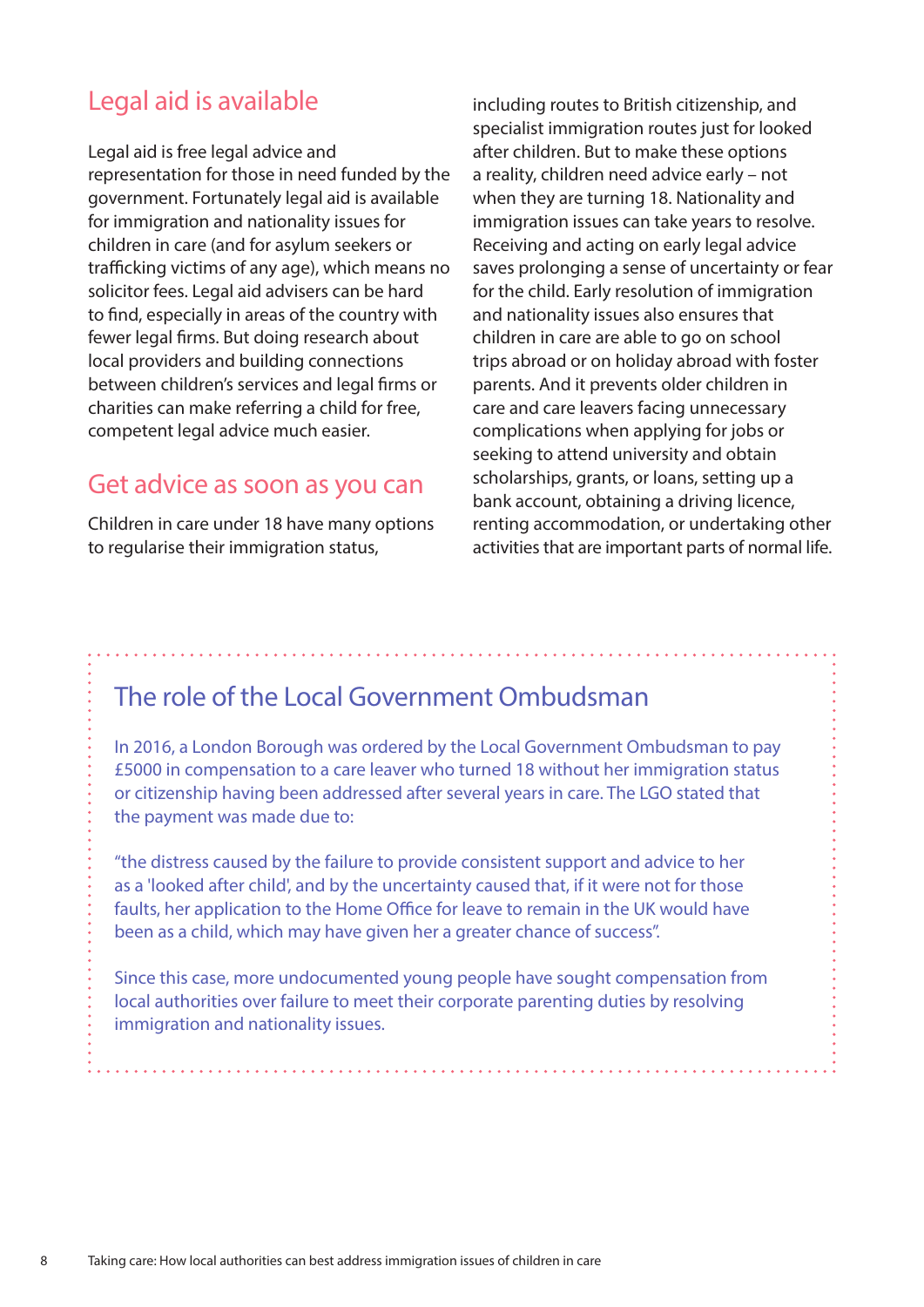# **O&A**

# with Sarika Kohli, solicitor, East Midlands Strategic Migration Partnership

#### What is your job?

I am a solicitor with a background in both immigration law and children's law, and work for the East Midlands Strategic Migration Partnership (SMP).

#### What does your role entail?

The primary focus of the role is to provide legal advice, guidance and training to children's social care and legal teams in relation to the local authorities' responsibility towards migrant children, care leavers and families with no recourse to public funds.

I provide advice across all children's services and their respective legal teams, as well as to the Family Court during care proceedings. Advice is provided to enable local authorities to promote good practice standards and consistency throughout the region. Support and guidance are provided to ensure assessments are robust and comply with both safeguarding and immigration laws to minimise the risks of legal challenge and judicial review proceedings.

My role is funded by the upper tier local authorities in the East Midlands.

### What are the advantages that you see to this way of working?

I was previously a part of an in-house legal team in a local authority, working within both immigration and children's law. My role now allows me to work with all the participating local authorities in the East Midlands. Working at a regional level ensures that children's social care teams receive consistent advice and support across the region. Developing regional policies and guidance contributes to a more streamlined approach and I can now reach a far wider audience across the East Midlands, which ultimately benefits more children and families.

### What difference do you think you have made so far?

Having experience in both areas of law has allowed me to advise and support children's social care teams on immigration matters as well as ensuring that they are compliant with their statutory duties towards children. My advice is well received, and I can see positive results across children's social care in terms of identifying children and young people with immigration issues and working towards resolving those issues.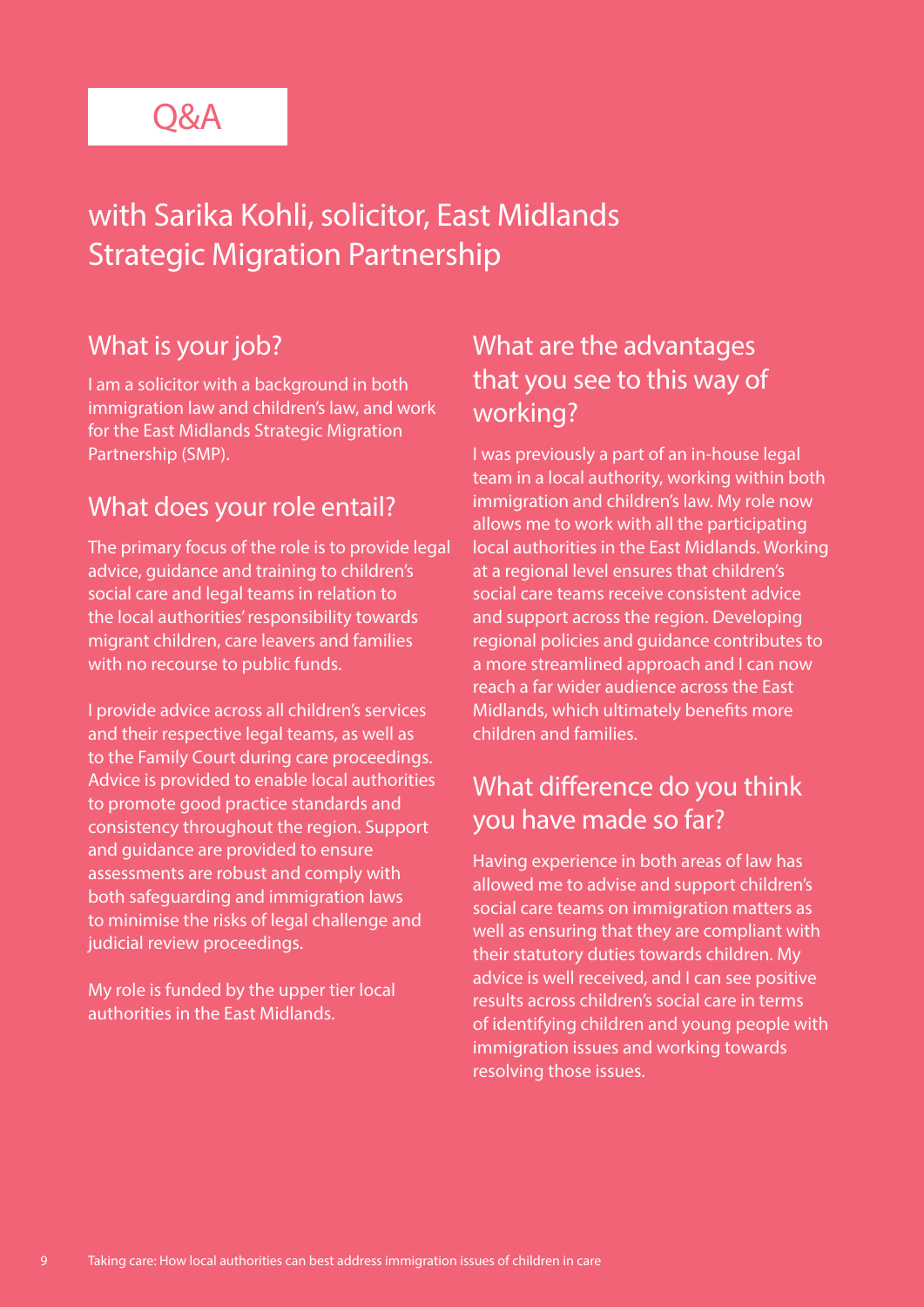Take a proactive and informed role in supporting looked after children and care leavers through any immigration applications and appeals – we will be by their side through the legal process

Once a child has been identified as having an immigration or nationality need, and has quality legal help, the local authority still has an important part to play. The child or young person is unlikely to understand the process they are going through and its implications, so their local authority should be able to help them by providing both information and practical support. This means ensuring that staff have some knowledge of the legal processes children and young people are going through so that they can take a proactive supporting role.

Some immigration and nationality issues will take years to resolve. But when social workers or personal advisers have a basic understanding of the process, this can empower both them and in turn the child or young person to be active participants: understanding deadlines, challenging poor practice or delay and advocating for themselves within the legal system.

Taking a proactive role: Key principles

# Care and pathway planning

Care and pathway planning are vital tools in safeguarding children and young people and enabling them to move towards independence. Discussions about immigration and nationality needs and processes can be fitted within existing care and pathway planning processes by adding them to existing planning templates. This gives the opportunity for records to be kept up-to-date, deadlines to be planned for, and important conversations about the implications of these processes to be had.

# **Training**

Training is at the heart of every pillar of the pledge. Social workers and personal advisers do not need to be legal experts, but having a general understanding of the immigration, asylum and nationality systems in the UK can empower them to support young people to understand and participate in these processes themselves, whilst advocating for them if anything goes wrong. The right training allows social workers to better identify children and young people in need, connect them with the right advice, proactively support them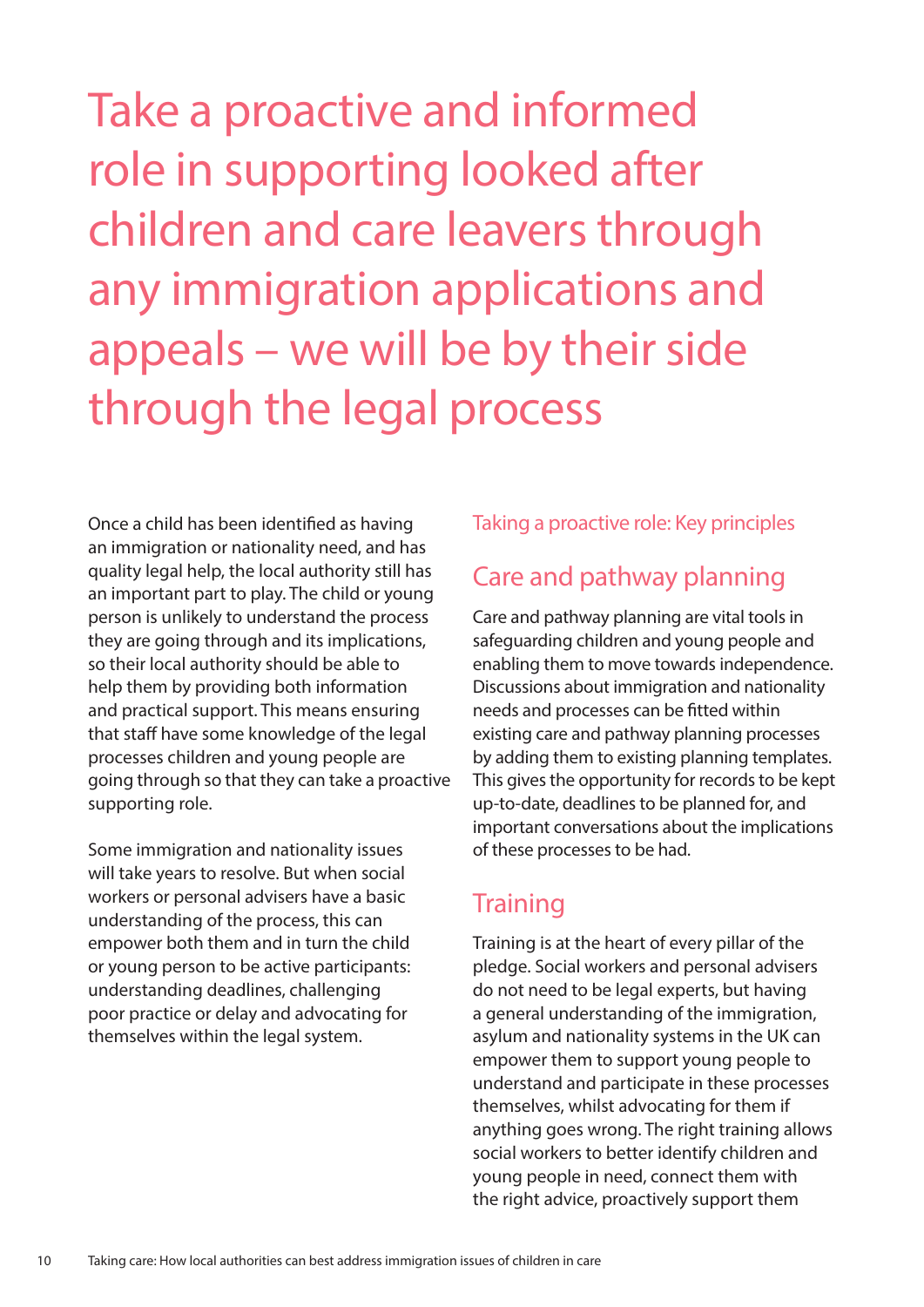and push for permanent solutions to a child's immigration or nationality issue.

### Taking a proactive approach

Informed and proactive support from social workers has led, again and again, to early resolution of status for non-British children. Taking a proactive approach means things like accompanying young people to solicitor appointments, Home Office interviews, and appeal hearings, and liaising with solicitors to keep track of applications so they are progressed appropriately. Proactive

involvement also means securing extra help when needed; strong communication and support links with specialist organisations in the local area help young people to access expert support where needed.

However, proactive local authority care is about more than the individual actions of social workers and personal advisers. It means having the management oversight of immigration and nationality issues in the same way as with other corporate parenting duties that intersect with other government departments.

# Partnership working in Merton

Since 2018 South London Refugee Association (SLRA) has been working with the London Borough of Merton on an early intervention project. Through this project, SLRA has provided both casework for individual children and young people and advice to social workers and personal advisers. Having a ready source of specialist advice has been an effective way of upskilling workers, embedding knowledge within the local authority, and creating a strong referral pathway for SLRA to support young people with the most complex immigration issues.

SLRA has also provided Merton with regular training sessions on immigration and asylum processes so that professionals understand:

how to spot immigration issues

when to seek legal representation and where to find it

what to expect from an immigration adviser / solicitor, how to spot poor practice, and how to complain

what they can do to support the young person at each stage of the application or appeals process.

"Since we have had this additional support we've seen the significant impact we can have on the immigration outcomes for our young people. The immigration system shouldn't be a lottery and so as corporate parents we need to know how to navigate it. The training, advice, and support we have received from SLRA has given our workers this knowledge, and the confidence to play an active role in supporting our young people through the immigration process, so that they know what they can do and when, and when to ask for help." (Lisa Morris, Service Manager)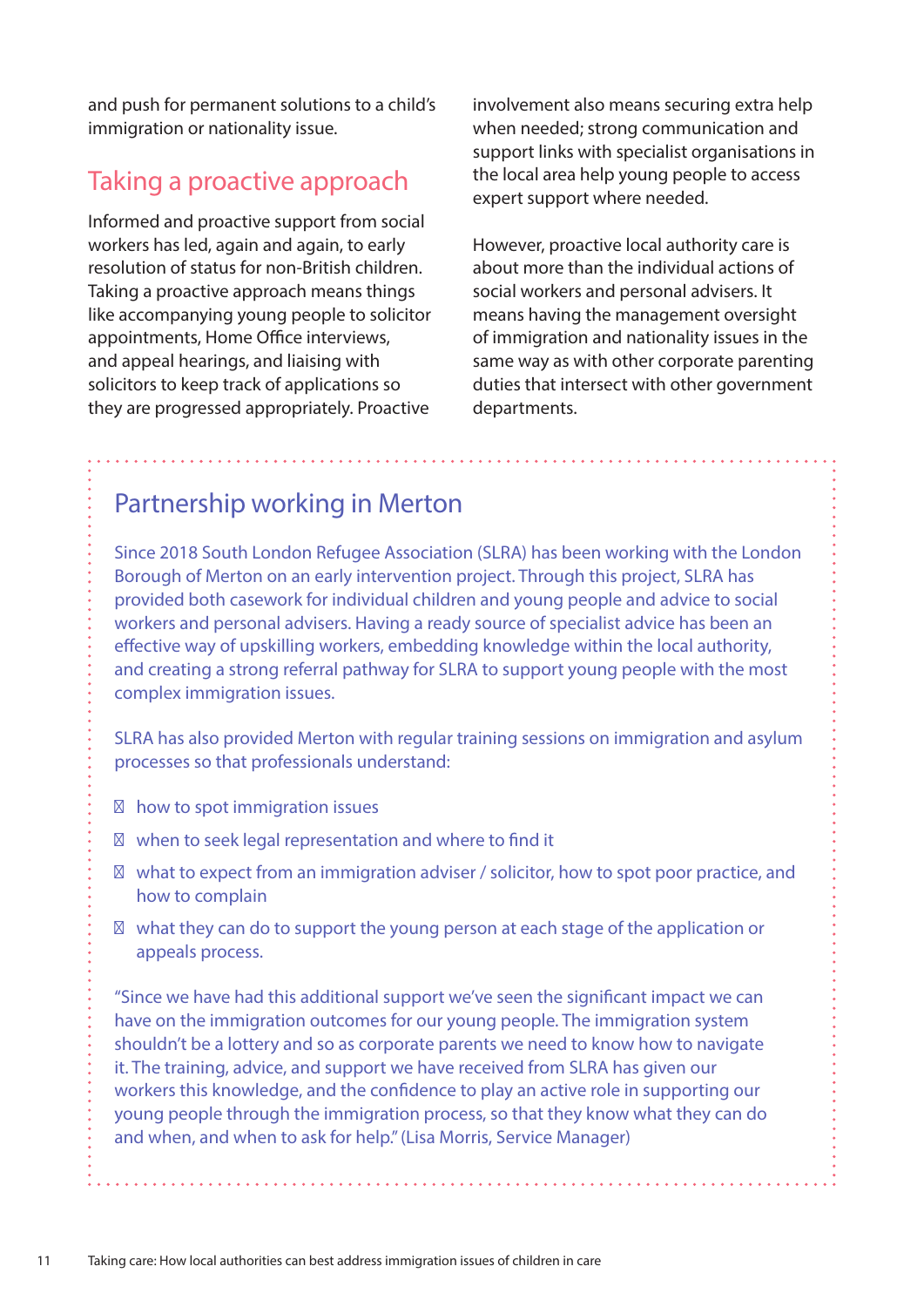# Noel's story

Noel, originally from Albania, claimed asylum in the UK when he was 15. He had just turned 17 when his asylum claim was refused by the Home Office and he was granted just six months' temporary leave to remain instead. His solicitors (incorrectly) told him that he did not have the right to appeal, and that he was lucky to have received any kind of permission to stay at all. Luckily for Noel, his foster carer Katie attended this meeting with his solicitor and thought that their advice did not sound right. She had supported lots of other young people seeking asylum and had attended a training session where she was told that there was usually a right of appeal against the first Home Office refusal, and that it was important to appeal within a tight deadline. Based on her doubts, Noel's social worker contacted a local specialist advice agency who confirmed that Noel did have the right of appeal. The

specialists helped him to complain and move to another solicitor. Noel won his appeal and was granted refugee status six months later, shortly before he turned 18. The proactive support of his foster carer and social worker safeguarded his future in the UK, saving him years of limbo and uncertainty. This intervention also had a huge financial benefit for the local authority, as Noel could now claim benefits and move towards living independently.

"Just because my foster carer cared, understood enough, and kept her eyes open meant that I got the help I needed at the right time. The truth is this totally shifted the course of my life" (Noel)

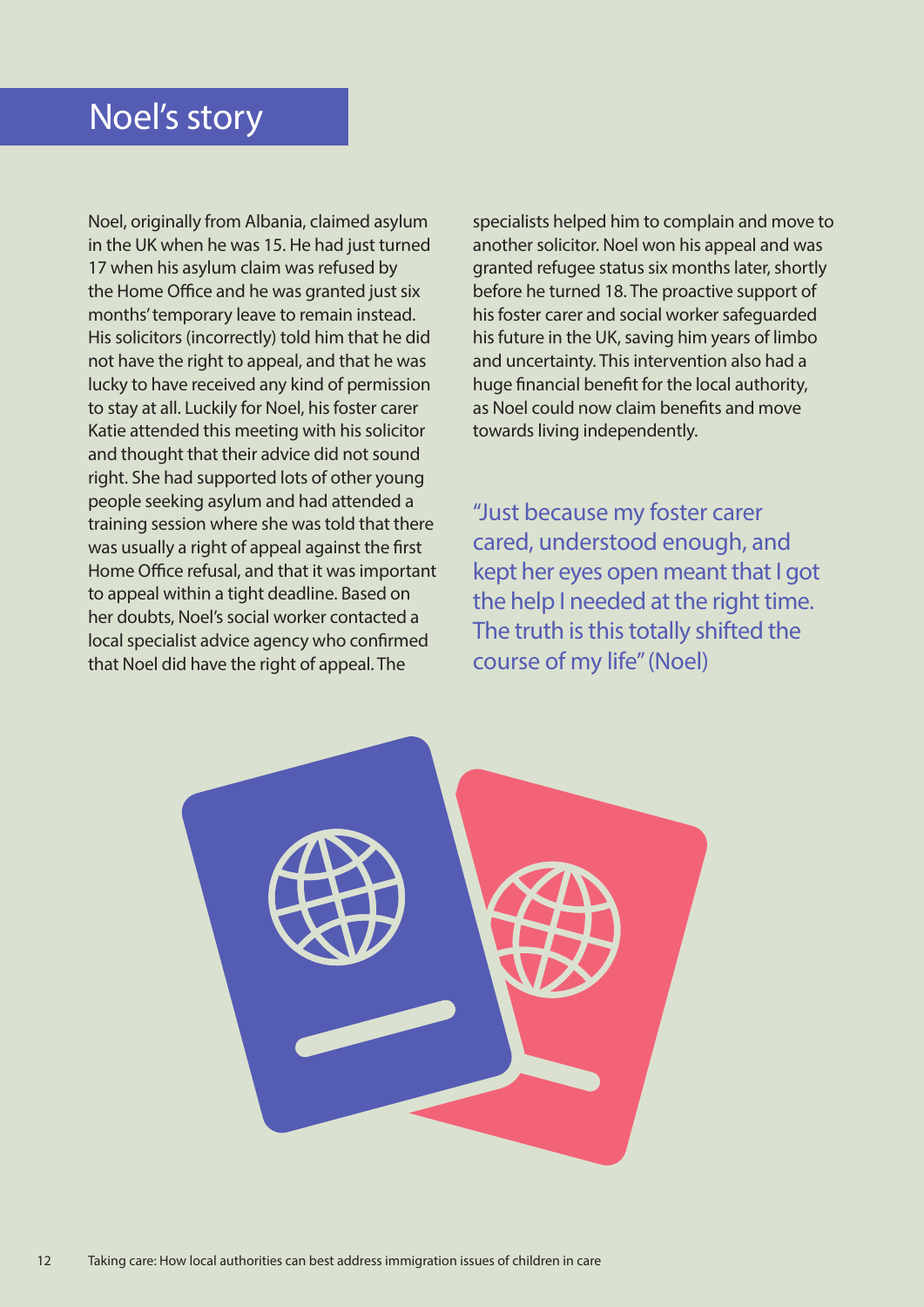

### Leading the way in training

Across the country there have been a range of innovative regional responses to the need for local authority training on immigration, nationality and related issues:

The West Midlands Strategic Migration Partnership has created a suite of training delivered by a range of experts that is open to local authority staff and others working with them to safeguard children. Training is provided on migrant and refugee children's rights and entitlements, modern slavery and trafficking, the care system and age assessments. The training is multidisciplinary and targets healthcare and education agencies as well as the wider children and young person workforce within the local authority and the voluntary sector.

Under the Citizenship and Integration Initiative and the Greater London Authority's children in care programme, the GLA and the Mayor of London are delivering a pan-London programme of training, guidance and capacity-building to local authorities on the rights and entitlements of children in care and care leavers with immigration and nationality needs. The training focuses on the importance of early identification and resolution of immigration issues, and aims to provide local authorities with the skills needed to support young people to resolve their immigration and nationality issues more quickly.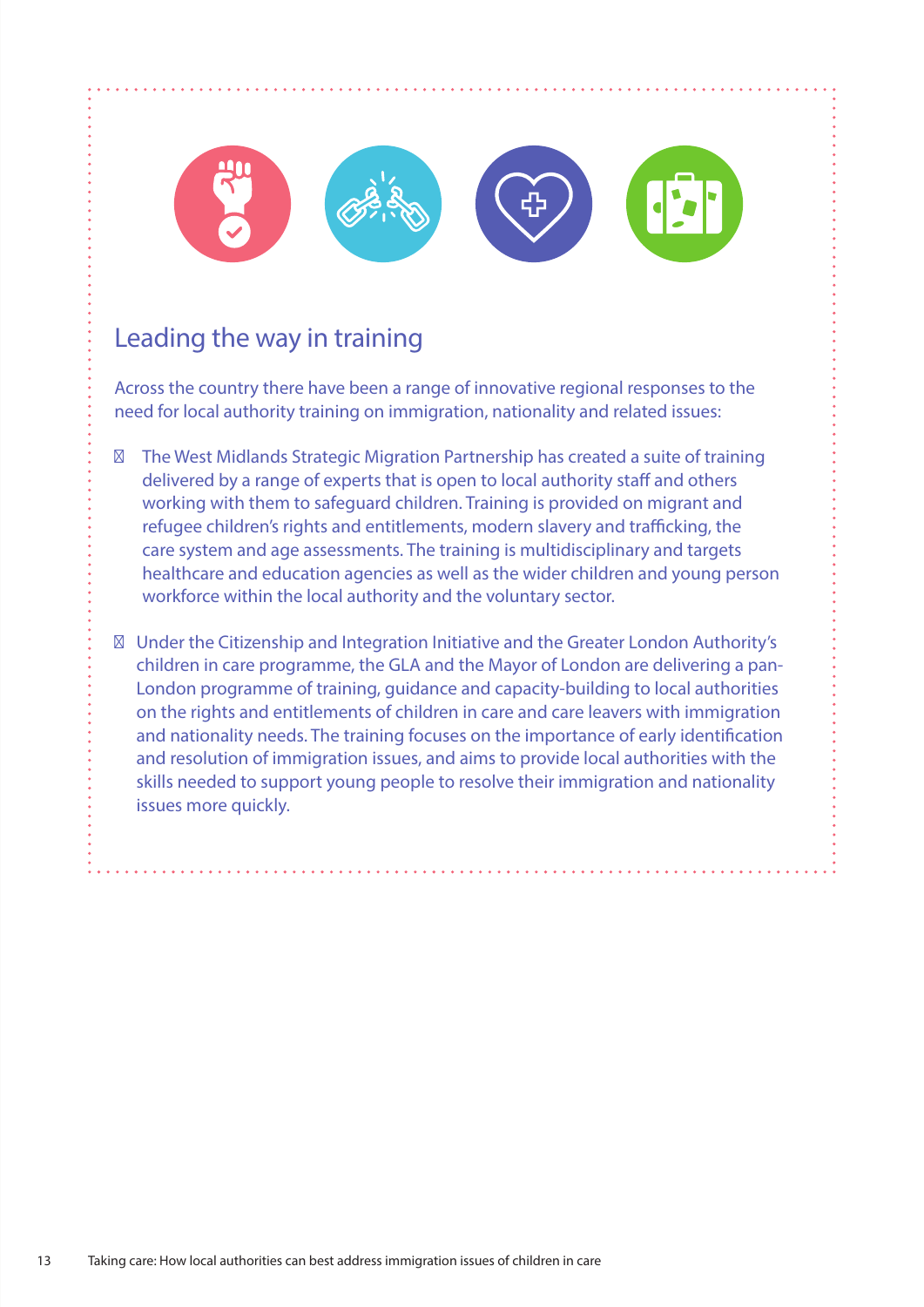# Enable those who are eligible to apply for permanent status and British citizenship; all children and young people deserve security and belonging

We know that children and young people who receive excellent local authority care benefit from enhanced security, stability, and feelings of belonging. But no matter the quality of care a child receives, temporary forms of immigration status can undermine these benefits, and a lack of any immigration status or citizenship at all can destroy them. Young people stuck in the limbo of temporary forms of immigration status can suffer from enormous amounts of stress and uncertainty. After all, a child or young person's immigration status and citizenship determines their access to student finance, mainstream benefits and right to work. Temporary status can always be lost, and when that happens a young person also loses their means of living an independent life.

Each child's case is different. British citizenship is the most secure form of status you can have in the UK, and it should always be considered, even if there are occasional individual cases where it is not the best option for a specific child or young person. It will not be possible for all looked after children and care leavers to become British. In such cases, permanent status (indefinite leave to remain) still gives many advantages, such as access to benefits and a sense of security.

Permanent status and citizenship: Key principles

# Temporary status is not enough

Any temporary form of immigration status means a child must live with the risk of losing their status if they or their guardian does not renew it within tight Home Office deadlines. In some cases temporary forms of immigration status are long, sometimes expensive pathways to permanent status. But the temporary status for children refused asylum (such as was given to Noel, above, for example) is not a pathway to permanent status but instead is a temporary measure designed to allow them to remain in the UK only until they turn 18. This uncertainty makes it difficult for young people in care to plan for their futures. Most forms of temporary status also bar access to benefits; this presents a serious problem for care leavers and their local authorities.

# Citizenship has many advantages

There is a common misconception that British citizenship is solely for obtaining a passport to travel. In fact, it is often in the best interests of a child living in the UK to obtain British citizenship as early as possible. Children in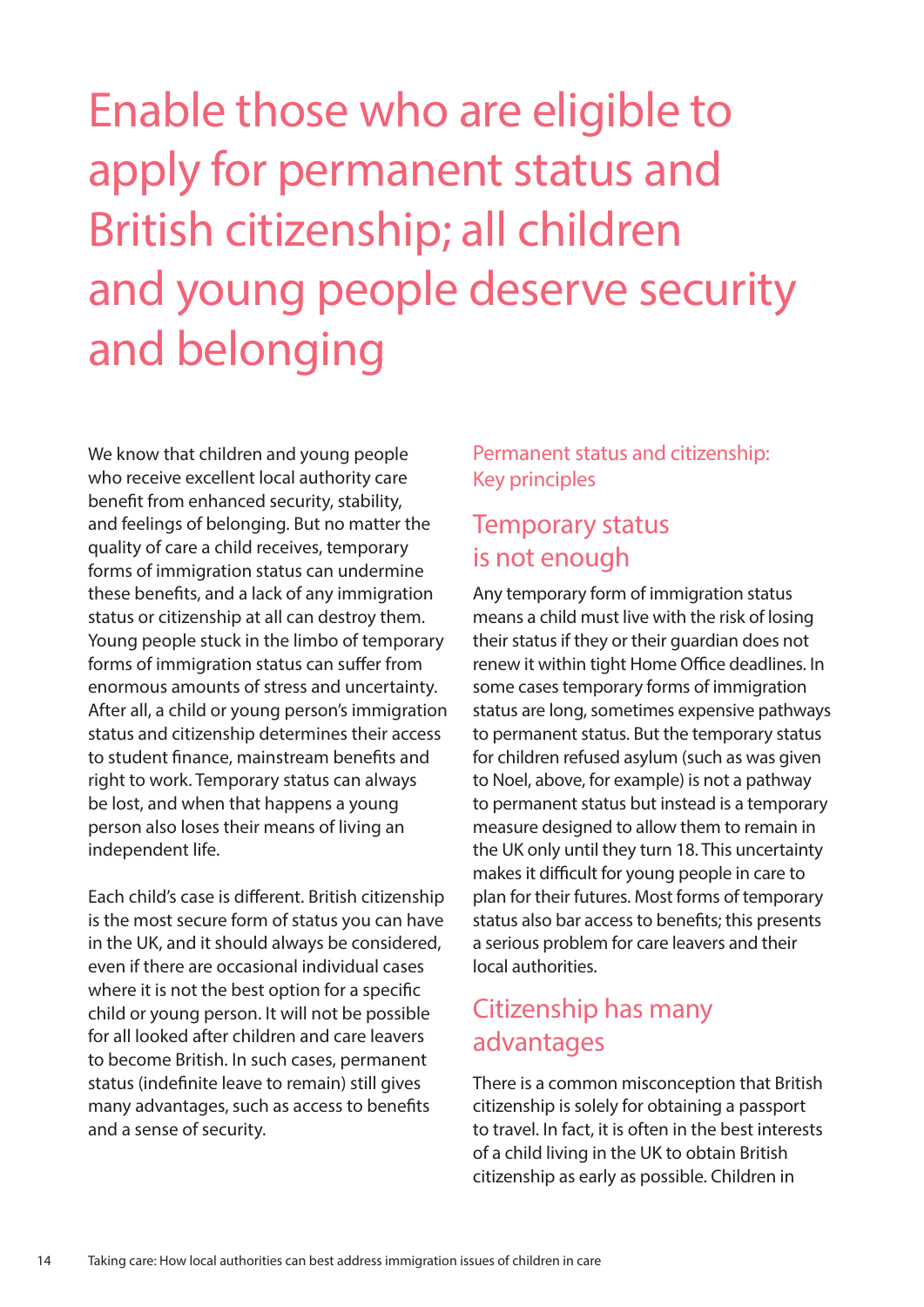care may have routes to British citizenship that provide an alternative to long and insecure immigration routes, but some of these routes only last until a child turns 18. Citizenship has other benefits too, including being much harder to take away (for example, if a young person commits a criminal offence), the right to vote, and the right to leave the UK without the risk of losing the ability to live here. An application for citizenship for a child comes with an up-front cost, which is currently £1012 in Home Office fees for children (£84 per month for a year). But paying this fee can save a local authority a significant amount of money later see the cost analysis figures on pages 16-18 for an illustration of savings of over £130,000.

#### Identity and belonging

Every child is unique, and nationality raises complex questions in relation to their identity, development, choices and future. For some children, not being British can take away from their sense of belonging within their community and amongst their peers. A child's wishes and feelings about their identity should always be central to the question of whether or not British citizenship is right for them. In the end, a citizenship fee may be a small price to pay for a child to feel like they belong and to ensure that they never face the precarity and hardships that can come with lack of citizenship of the country in which they live.

### Dual nationality

The UK allows its citizens to hold multiple nationalities, meaning that a person can be a citizen of (and hold passports from) several countries. However, not all countries allow this. It is important to consider whether obtaining British citizenship would have an effect on the other citizenship a child may hold before a British citizenship application is made. In cases where another citizenship might be lost, legal advice must be sought, and parental consent is key.

Even in cases where there are barriers to a child becoming British, citizenship should still be considered against a child's other options. Whether or not a child should become British should always be a question of what is in their best interests; barriers can normally be overcome through legal advice and the Family Court where they exist.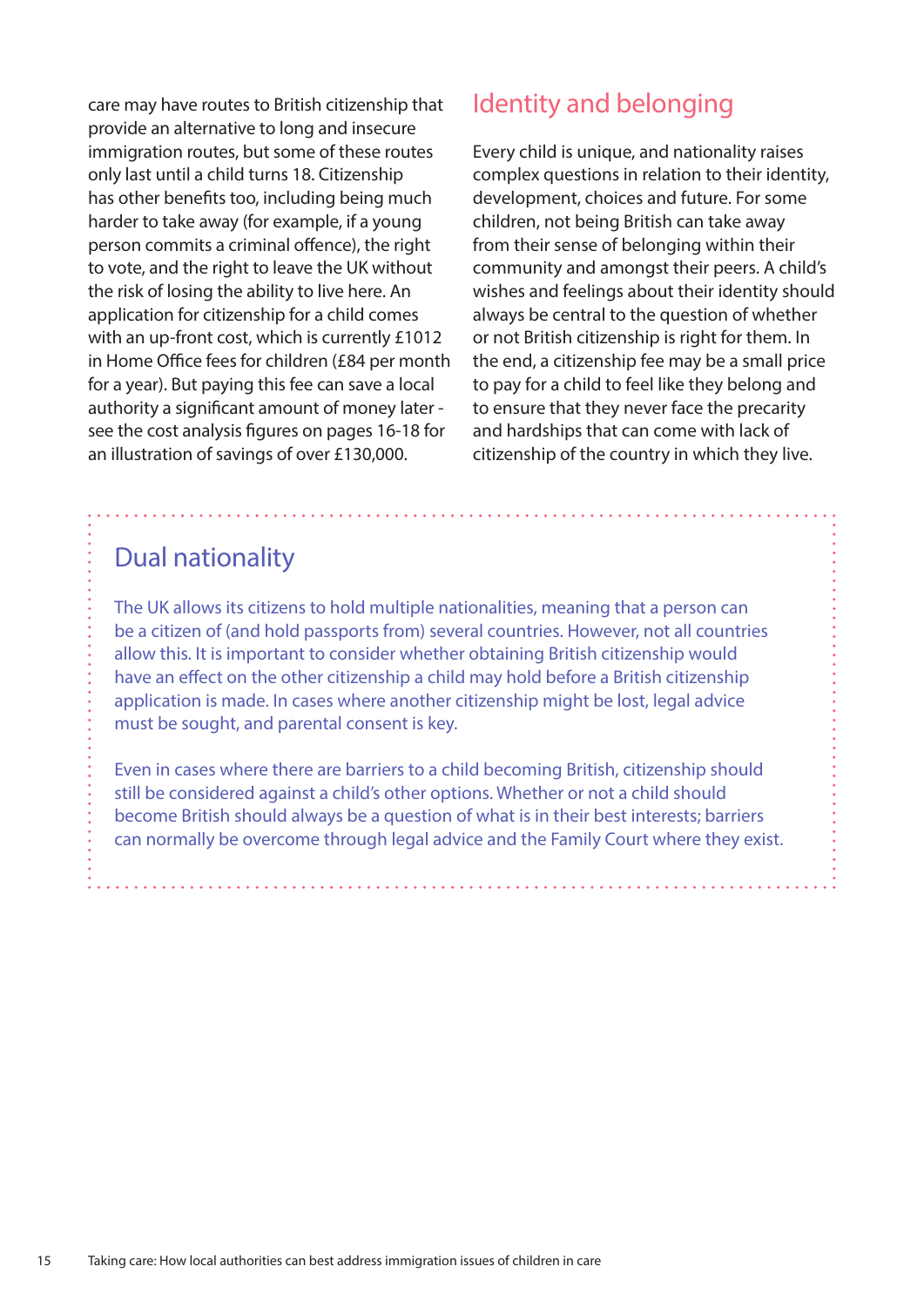# Cost analysis

#### Scenario 1: Immigration application made aged 18

| Costs to local authority                              | <b>Current year</b>                                   | $CY + 1$              | $CY+2$     | $CY + 3$                         | $CY +4$    | $CY + 5$   | $CY + 6$                               |             |
|-------------------------------------------------------|-------------------------------------------------------|-----------------------|------------|----------------------------------|------------|------------|----------------------------------------|-------------|
|                                                       | <b>Child leaves</b><br>care, application<br>submitted | Immigration<br>appeal |            | Immigration<br>status<br>renewal |            |            | Application<br>for settlement<br>(ILR) |             |
| Home Office fee                                       | £1033.00                                              | $E-$                  | $E-$       | £1033.00                         | $f -$      | $f -$      | £2389.00                               |             |
| Immigration health surcharge                          | £1560.00                                              | $E-$                  | $f -$      | £1560.00                         | $f -$      | $f -$      | $f -$                                  |             |
| British citizenship fee                               | $f -$                                                 | $E-$                  | $f -$      | $E-$                             | $f -$      | $f -$      | $f -$                                  |             |
| Solicitors' fees                                      | £1500.00                                              | £2000.00              | $f -$      | £1500.00                         | $f -$      | $f -$      | £1800.00                               |             |
| Barristers' fees                                      | $f -$                                                 | £1000.00              | $f -$      | $f -$                            | $f -$      | $f -$      | $f -$                                  |             |
| Immigration court fees                                | $f -$                                                 | £140.00               | $f -$      | $E-$                             | $f -$      | $f -$      | $f -$                                  |             |
| Cost of living support<br>(not eligible for benefits) | £18,897.00                                            | £18,915.90            | £18,934.81 | £18,953.75                       | £18,972.70 | £18,991.67 | £9505.33                               |             |
| <b>Total costs</b>                                    | £22,990.00                                            | £22,055.90            | £18,934.81 | £23,046.75                       | £18,972.70 | £18,991.67 | £13,694.33                             | £138,686.17 |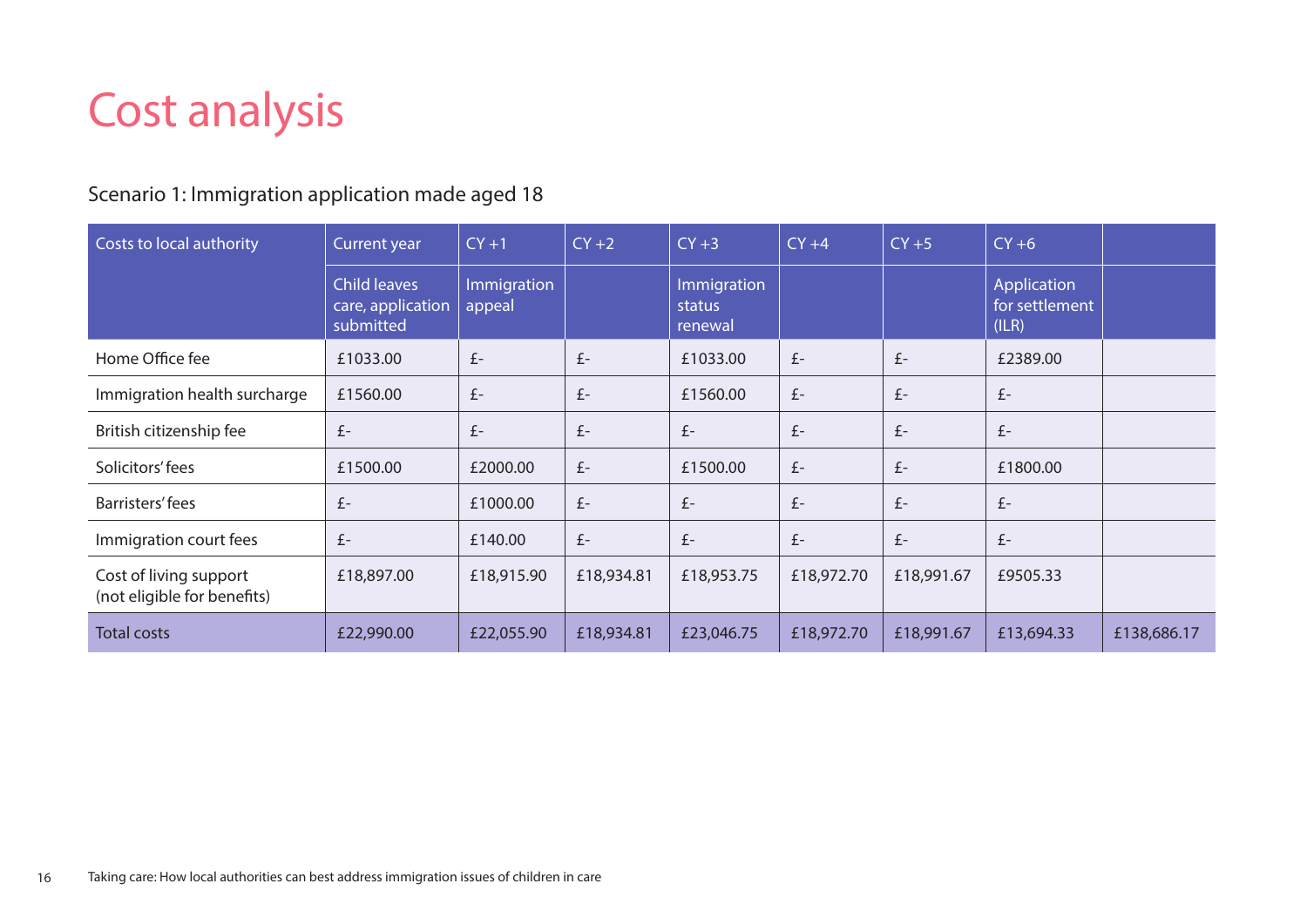# Cost analysis (continued)

| Costs to local authority                              | <b>Current year</b>      | $CY + 1$              | $CY + 2$ | $CY + 3$                         | $CY +4$ | $CY + 5$                    | $CY + 6$                               |            |
|-------------------------------------------------------|--------------------------|-----------------------|----------|----------------------------------|---------|-----------------------------|----------------------------------------|------------|
|                                                       | Application<br>submitted | Immigration<br>appeal |          | Immigration<br>status<br>renewal |         | <b>Child leaves</b><br>care | Application<br>for settlement<br>(ILR) |            |
| Home Office fee<br>(LAC fee exemption)                | $f -$                    | $f -$                 | $f -$    | $f -$                            | $f -$   | $f -$                       | £2389.00                               |            |
| Immigration health surcharge<br>(LAC fee exemption)   | $E-$                     | $f -$                 | $f -$    | $f -$                            | $f -$   | $f -$                       | $f -$                                  |            |
| British citizenship fee                               | $f -$                    | $f -$                 | $f -$    | $f -$                            | $f -$   | $f -$                       | $f -$                                  |            |
| Solicitors' fees                                      | $f -$                    | $f -$                 | $f -$    | $f -$                            | $f -$   | $f -$                       | £1800.00                               |            |
| Barristers' fees                                      | $E-$                     | $f -$                 | $f -$    | $f -$                            | $f -$   | $f -$                       | $f -$                                  |            |
| Immigration court fees                                | $f -$                    | $f -$                 | $f -$    | $f -$                            | $f -$   | $f -$                       | $f -$                                  |            |
| Cost of living support<br>(not eligible for benefits) | n/a                      | n/a                   | n/a      | n/a                              | n/a     | £18,991.67                  | £9495.84                               |            |
| <b>Total costs</b>                                    | $f -$                    | $f -$                 | $f -$    | $E-$                             | $f -$   | £18,991.67                  | £13,684.84                             | £32,676.51 |

#### Scenario 2: Immigration application made aged 13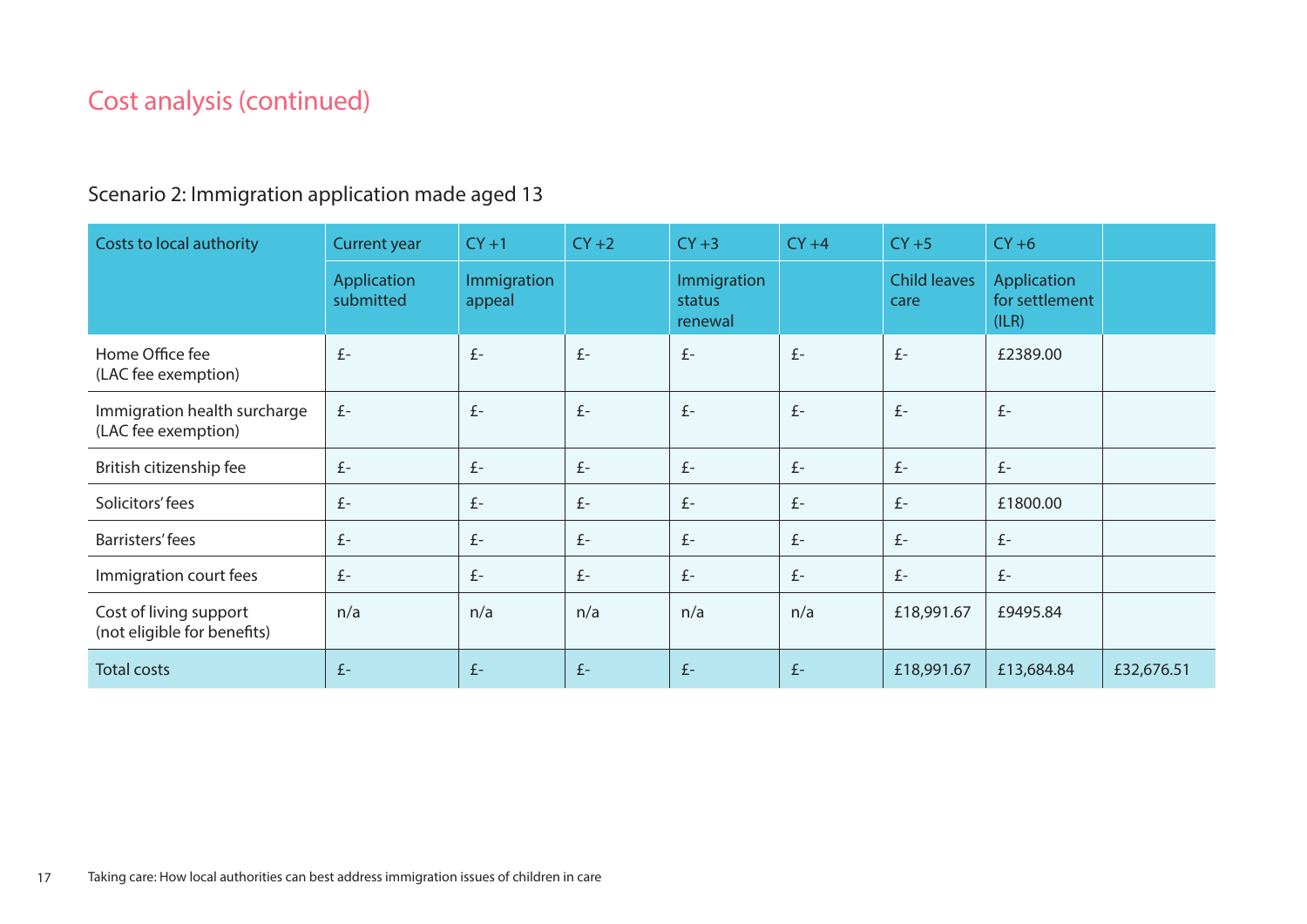### Cost analysis (continued)

| Costs to local authority                               | <b>Current year</b>      | $CY + 1$ | $CY + 2$ | $CY + 3$ | $CY +4$ | $CY + 5$                    | $CY + 6$ |          |
|--------------------------------------------------------|--------------------------|----------|----------|----------|---------|-----------------------------|----------|----------|
|                                                        | Application<br>submitted |          |          |          |         | <b>Child leaves</b><br>care |          |          |
| Home Office fee                                        | $f -$                    | $f -$    | $f -$    | $f -$    | $f -$   | $E-$                        | $f -$    |          |
| Immigration health surcharge                           | $f -$                    | $E-$     | $f -$    | $f -$    | $f -$   | $E-$                        | $f -$    |          |
| British citizenship fee                                | £1012.00                 | $f -$    | $f -$    | $f -$    | $f -$   | $E-$                        | $f -$    |          |
| Solicitors' fees                                       | $f -$                    | $f -$    | $f -$    | $f -$    | $f -$   | $f -$                       | $f -$    |          |
| Barristers' fees                                       | $f -$                    | $f -$    | $f -$    | $f -$    | $E-$    | $f -$                       | $f -$    |          |
| Immigration court fees                                 | $f -$                    | $f -$    | $f -$    | $f -$    | $f -$   | $f -$                       | $f -$    |          |
| Rent (eligible for benefits<br>as British citizen)     | n/a                      | n/a      | n/a      | n/a      | n/a     | $f -$                       | $f -$    |          |
| Benefits (eligible for benefits<br>as British citizen) | n/a                      | n/a      | n/a      | n/a      | n/a     | $f -$                       | $f -$    |          |
| <b>Total costs</b>                                     | £1012.00                 | $f -$    | $f -$    | $f -$    | $f -$   | $E -$                       | $E -$    | £1012.00 |

#### Scenario 3: Citizenship application made aged 13

SCENARIO

The three scenarios here are based on Aisha's story at the beginning of this report. Scenario 1 is what actually happened in her case.

NOTES

- The immigration status leave to remain does not generally grant access to benefits. • Looked after children are exempt from paying Home Office immigration fees and the immigration
- health surcharge. • Looked after children can normally get legal aid for any immigration or citizenship application, so solicitors' fees for under 18s are £0.
- Solicitors' and barristers' fees are assumed at a fixed rate based on our caseworking experience. More complex legal cases would bring higher fees.
- It is assumed the applicant is granted limited leave under the Immigration Rules for 2.5 years, renews once, and then applies for ILR after five years under the 2021 concession to the ten-year route.
- Cost of living is real data taken from the NRPF Connect database: the average actual support for a care leaver without access to public funds.
- It is assumed that the cost of living will rise by 1% per year.
- In CY +6 it is assumed ILR is granted after six months and the young person gains access to mainstream support.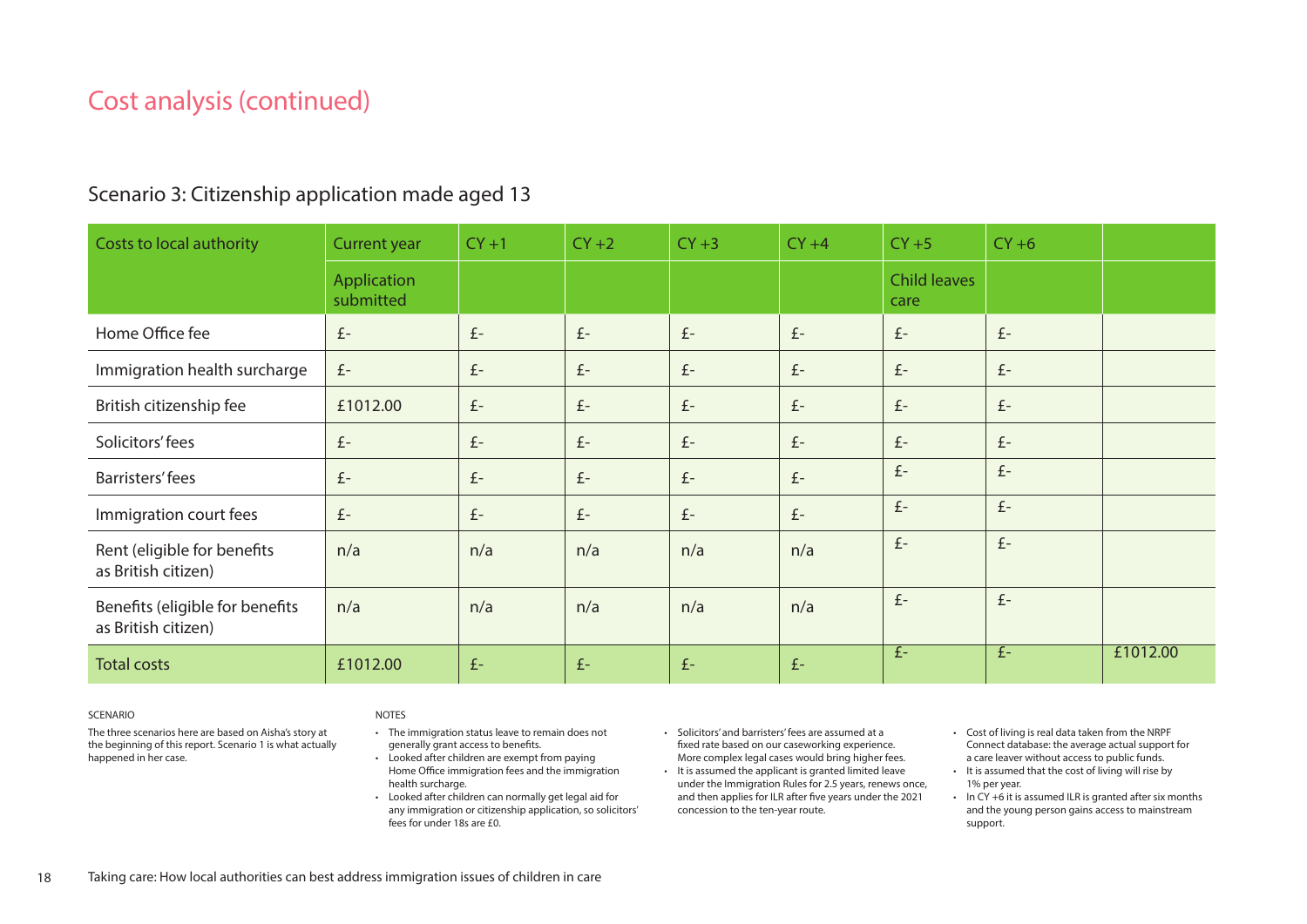# Tomas's story

Tomas was born in Angola to an Angolan mother, but has lived in the UK since he was a baby. He was taken into care when he was five. When he was aged 11 in 2020 his social worker was tasked with finding all the children she supported who needed to apply to the EU settlement scheme. Tomas was not from an EU country, but he was not British either, so at the same time as making applications to the EU settlement scheme for other children, Tomas's social worker asked a legal specialist about what to do in his case. The legal specialist identified that Tomas was probably in the UK without any immigration status. However, because he was growing up in the UK in care

he had a strong claim to British citizenship. The local authority agreed to pay the £1012 fee to the Home Office to apply to register Tomas as a British citizen, and the Home Office granted British citizenship. Tomas will spend the rest of his childhood in care, but will not have to worry about his immigration status or citizenship. When he leaves care aged 18 he will be able to study, work, and build an independent life without any immigration or citizenship barrier, all because his local authority took action to resolve his immigration issue early on. In doing so, the local authority have saved an estimated £130,000.

# What next

We recognise that many local authorities may be near the beginning of a journey to build systems and new practices which meet the specific needs of non-British children. Signing the immigration support pledge is an important first step.

The organisations which have endorsed this pledge are sources of practical support, information and advice for both local authority leadership and frontline staff. This support and guidance is available to any local authority interested in signing the pledge and on that basis implementing changes to how they meet the needs of non-British children.

For more information about the pledge and support in implementing it, please contact Maya Pritchard, Youth Casework and Policy Manager at South London Refugee Association (maya@slr-a.org.uk).